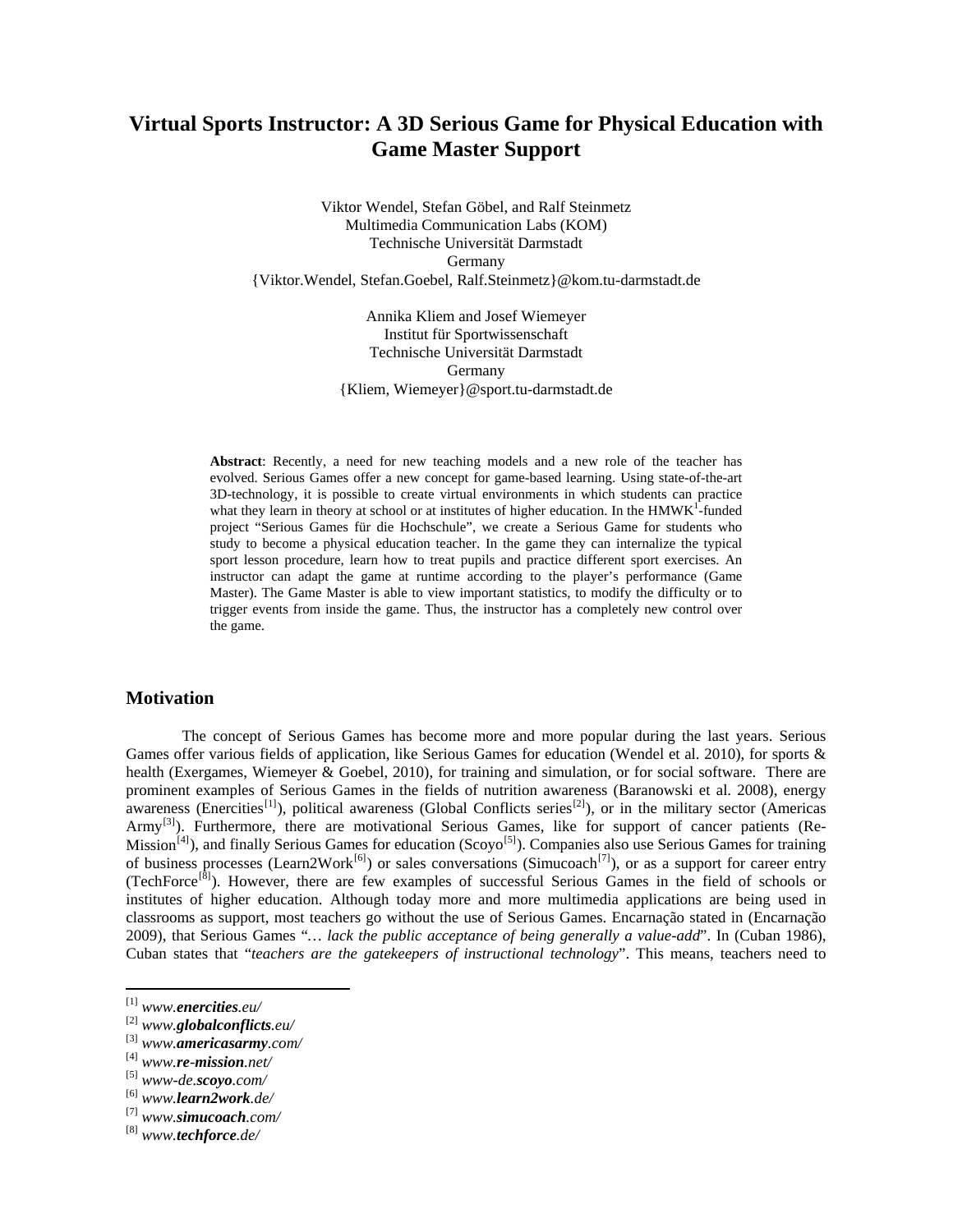accept the technology. Otherwise even the best Serious Game will never be used in classroom. One reason for the lack of acceptance may be the missing proof of the value-add of Serious Games in (higher) education. Teachers lack instruments to measure the learning success when using Serious Games. Moreover, in current Serious Games, teachers have insufficient control over a gaming sequence, especially when a whole class is involved in a game. A single teacher cannot oversee 20 to 30 pupils, each in front of their own computer, at the same time, recognizing if one pupil has problems or another one is inattentive. A Game Master approach can help to address this problem. Imagine if a teacher would be able to have an in-depth overview of a game session with all necessary parameters regarding the pupils at hand. Furthermore, the teacher could influence the game in a way such that he/she could adapt the difficulty ad hoc or give in-game advice.

Serious Games offer another very promising alternative to traditional ways of education. As mentioned above, there are military "games" which are used to train teams in a virtual environment and other games for training sales conversations. These games allow a cost-efficient education without the need of expensive material (e.g. military) or expensive workshops. There is a need in higher education for such applications, too. Students attending a Physical Education (PE) teacher education program rarely have an opportunity to apply and test their knowledge in class during their course of studies. The reason is that it would be a huge administrational effort to organize real sports classes just for training purposes of future teachers. For this scenario, a virtual environment in which the students can practice would be an excellent alternative.

In the HMWK-funded project "Serious Games in der Hochschule" (engl.: "Serious Games for Higher Education"), a Serious Game is being developed, in which students attending a PE teacher education program, can internalize the typical sport lesson procedure, learn how to treat pupils and practice different sport exercises. Additionally, the instructor is able to participate in the game either in form of a virtual character (the school director) or as a bodiless participant. Thus, the instructor can observe the players and evaluate their performance. Furthermore, he/she can take influence on the game (e.g. adjust difficulty parameters or trigger events). Using motion capture technology, the players are able to recognize and to correct detailed movement errors in the game. The project partners are the Hessian Telemedia Technology Competence Centre (httc), the TU Darmstadt (Institute for Sport Science), the Hochschule Darmstadt, and the University of Gießen. This paper is structured as follows: In Section 2, we outline related work, followed by a detailed description of the didactical and Game Mastering concept in Section 3. In Section 4 we will explain important details about the implementation. We conclude with an overview of future work in Section 5 and a brief summary in Section 6.

## **Related Work**

Physical Education has a dual mission in the German school system (see Bräutigam 2009). Its task is on the one hand to teach and on the other hand to educate. This means that, besides the training of sensorimotor abilities and sport skills, PE has to educate the children in general. This includes e.g. social skills, solidarity and fairness. Physical Education should help develop knowledge, skills and attitudes. Therefore, a future PE teacher must learn how he/she can educate his/her pupils for the sport and through sport. But there are not enough opportunities to train this. This training could happen in a game.

Therefore, a future PE teacher must learn how he/she can educate his/her pupils for the sport and through sport. Until now there is no existing game for the subject Physical Education. Digital sports games usually appear as Exergames (Wii Sports, Move, Kinect, etc.) in which the player moves his body to control the avatar, or the player plays the athlete (FIFA, NHL, MADDEN, etc.). A Serious Game in which the player assumes the role of a PE teacher does not yet exist, although there are so many opportunities and possibilities for the combination of Serious Games and sports (see Wiemeyer, 2009).

Though it is now known that digital games are a good way to learn, and although a media literacy of students is requested, Serious and Digital Games are not part of the German curriculum. In general, the most Serious Games are designed for high school or elementary school. Only a few games exist for higher education and none is designed for the teacher education or the PE teacher education. Today however, there are no Serious Games existing which enable a human person to act as a Game Master. Yet there is an approach by (Aylett & Louchart 2007) who use a virtual Game Master as an AI for story directing in a story-based game. Moreover, (Peinado & Gervás 2004) use Game Mastering concepts to address the Narrative Paradox.

In (Gee 2003), Gee explains how well made games equip the player with game-relevant knowledge and encourages to apply these mechanisms to teach by using games. (Herz 2001) tells about the chances of Multiplayer Online Games for teaching. (Steinkühler 2004) addresses the question "How can learning of tomorrow profit from Massive Multiplayer Online Games" and gives examples of learning in state-of-the-art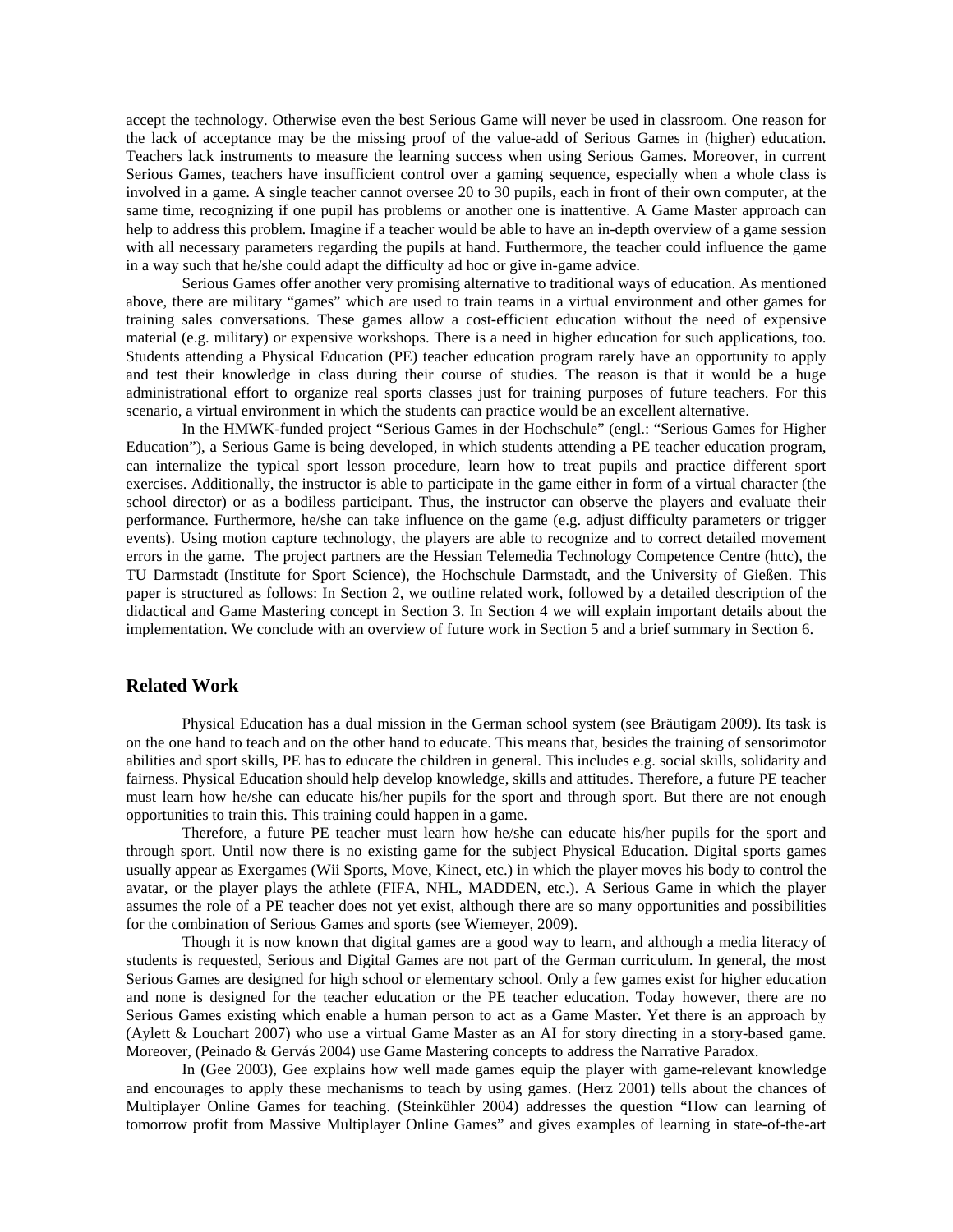online roleplay games. Various examples of Serious Games simulations exist like Simport (Warmerdam et al. 2006) or JDoc (Sliney & Murphey 2008). Those games try to simulate the area to be taught as realistic as possible, giving the player the opportunity to play "what-if" scenarios. This way they provide a learning-bytrying.

The field of Game Mastering is rooted in traditional pen&paper roleplay games. However, until today a lot of work has been done trying to adopt the concept of Game Mastering to digital games. (Tychsen et al. 2005) compared computer roleplay games with pen&paper roleplay games in technical matters. (Tychsen 2008) furthermore created a technical analysis of pen&paper roleplay games. (Mäkelä et al. 2005) developed an ontology for roleplay games.

To make a Serious Game a good learning game, challenge, flow, feedback, curiosity, execution of scripts and adaptivity are some of these points which should be taken into consideration (e.g., Hays 2005) and are listed below. It is important for the gameflow to support the immersion of the player. Therefore, all didactic methods used in the game should not be obvious to the player. Bopp (Bopp 2010) calls this approach *immersive didactics*. The player must have the feeling to meet the challenges on his/her own even though he/she is in a learning environment and the game is leading him/her.

Also fundamental to the game play will be the execution of certain "scripts" based on the script approach of Hawlitschek (Hawlitschek 2009). In such a script, the order of actions in a specific situation is linear and fixed. Scripts are more or less plots which facilitate to react in a structured way in a particular context. The players have to execute existing scripts sequentially and hierarchically, such as the correction script or the first aid script. Single scripts are gradually more complex and sophisticated at higher levels. The adaptivity of the game to learning styles and abilities of the players plays another decisive role. Individualized feedback facilitates learning compared to non-individualized feedback and improves attitude and immersion (see Kickmeier-Rust et al. 2008).

### **Concept**

"Virtual Sports Instructor" is a 3D Serious Game in which the player takes on the role of a PE teacher, thus being able to practice a typical sports lesson. The game takes place in a gym, with a class of several virtual students. The player passes through the typical procedure of a sports lesson starting with welcoming the students, checking for correct sports dress, and explaining the content of the sports lesson. The player has to decide which pieces of sports equipment are necessary for the current exercise, how they should be set up and which student should be assigned to which station. During the lesson, the player has to observe the exercises, detect errors and correct them. Furthermore, the player has to know when a pupil is ready to advance to the next station. During the lesson, various incidents can occur just like in a real sports lesson, for example a pupil may have an accident or two pupils fight. The player then has to react to the situation.

The current overall class activity and mood are always visible to the player, so he/she can see if children are bored and tend to disturb the lesson. The game can be played alone in order to practice or as a multiplayer game, where a second player can act as the Game Master. This player can observe the game and adjust it or intervene at certain points in the game. Furthermore, other players (of the same course) can join the game as observers. Those players can watch the main player and discuss the player's decisions.

The narrative background is the following: The director of a model school is in a critical situation, he is desperately looking for a PE teacher substitute. The best and most dedicated PE teacher of his school has been seriously injured and is unable to conduct his sports lessons. The player of the game is asked to replace the missing teacher. Proven to be a good PE teacher, the player may, according to the game level, rise in his/her position. After the position of a substitute teacher, he/she can receive a temporary and later on a permanent contract. The ultimate goal is the appointment as a tenured German civil servant. To get from one level to another, the player receives teaching assignments, for instance, one gymnastic lesson intended to learn a back extension role (backward role to handstand). This teaching assignment has to be performed in an authentic sports lesson. For a successful work with the students the player gets score points. If the students are unhappy, bored or unmotivated the player will lose score points.

#### **Didactical Concept**

The game Virtual Sports Teacher combines theory and practice of learning and teaching in sport. It is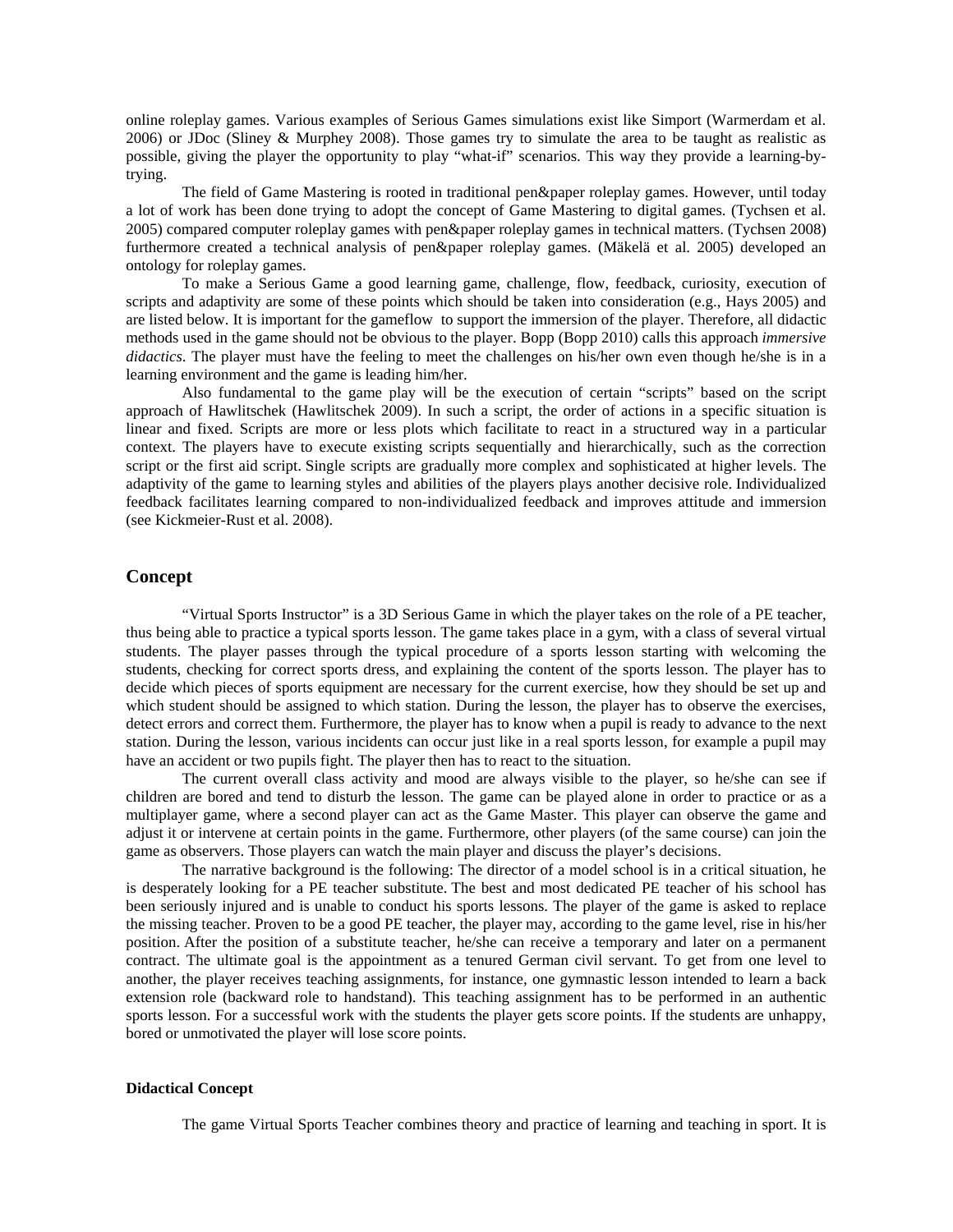about PE didactics. The user learns in an autodidactic way, he/she equips him-/herself with knowledge of sports science, and learns how to teach sports to students. The player practices in a virtual environment the conveyance of skills by using different methods followed by contemplations. The didactic concept describes the situations in which the player must prove himself. In these situations, the teacher learns to apply scientific knowledge and teaching skills. The following describes how the game progresses, how the player gets his quests and which tasks the player has to solve.



**Figure 1**: Screenshot of the player setting up the necessary pieces of sports equipment

## *Goal of the Player*

 The player, in the role of a PE teacher, has to perform in an authentic teaching-learning situation. In this context the player has to make decisions about core aspects of motor learning with appropriate respect to the situation and target groups. Within this process the player has to establish the integration of disciplinespecific knowledge. With the aid of appropriate visual and verbal instructions, the player must recognize and analyze the movements of students and, if necessary, correct them. Besides the sports movements, the player analyzes situations, identifies problems and responds appropriately. Prior to the lesson, there are several organizational activities which have to be done by the player: structuring the lesson, selecting exercises and sort those exercises and teaching methods. What is the didactic goal of the game? What should the player learn by playing this game?

- How to structure and plan a sports lesson
- How to assemble the devices, which mats to choose and where to place them in order to avoid accidents (see Figure 1)
- Which methods and exercises to use to teach the students (e.g. the back extension role)
- What are the main errors of a certain movement (e.g. back extension role) and how to correct them
- How to motivate the students
- How to solve problems like arguments, fights, accidents, etc.

#### *Design Features of the Game*

 The game offers an increasing level of difficulty, different learning contexts – meaning different sport disciplines – and takes learning preferences and gender issues into account. So it is planned to incorporate both the experimental moments of discovery for those who want to discover, and tutorial guidance for those who want to be guided. The multiplayer mode enables cooperative and communicative phases between the faculty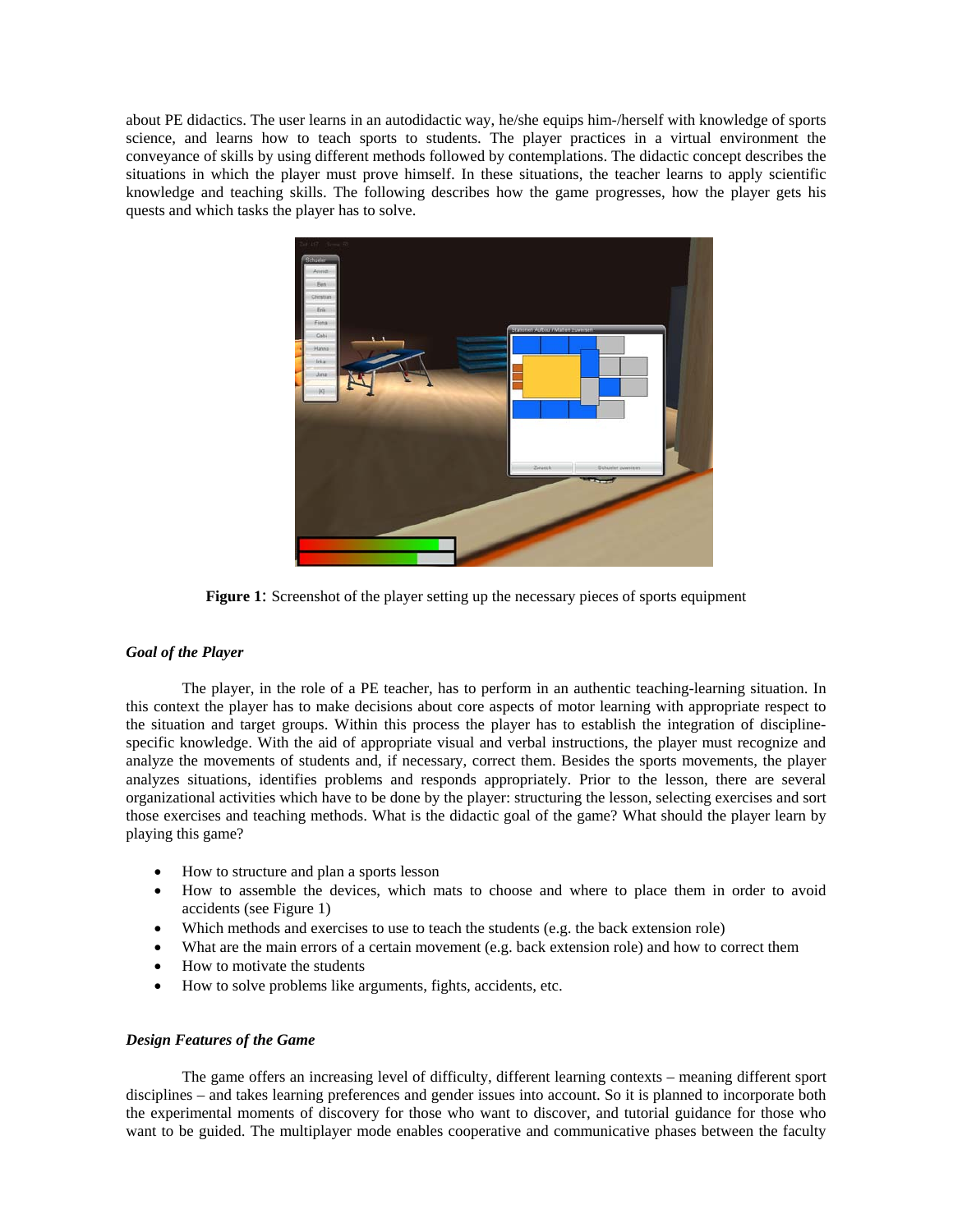and the player, but also between individual players. Thus, the instructor/teaching assistant can pose questions and tasks which the player has to answer directly and solve, or the players can interact with each other to find alternative solutions. Further assistance and support opportunities, in addition to the instructor/teaching assistant (in the multiplayer mode), are integrated in the game´s digitized books, the Internet, Web Based Training (WBT) and e-learning modules like the hessian e-learning projects in sport science (e.g. biomechanics, functional analysis, cooperative Physical Education; see Wiemeyer & Hansen 2010). Overall, the game includes elements based on the three dominant approaches to learning, i.e., behaviorism, cognitivism, and constructivism (e.g., Kebritchi & Hirumi 2008; Egenfeldt-Nielsen 2005, 2006).

#### *Sequence of a Lesson*

 During the game, the user must meet various teaching assignments. He/She finds his/her next teaching assignment in his/her field in the teacher's room. For example: physical education with a 5th grade (10 students, 5 male and 5 female). Lesson content: Development of the back extension role.

The player enters the gym. There, he/she must first analyze the given situation. He/She should get an overview of the gym and his/her students. For instance, are there any devices from his/her predecessor left in the room or where are the students located? The system enquires whether the player has screened the entire gym. It is important for the progress that a certain order of procedure is maintained. During the first part, the teacher has to convene and welcome his students. After this procedure, she/he has to check the presence of his/her students and make sure that the students brought appropriate workout clothes. If he/she does not so, there is a risk that a child gets injured.

The second part consists of the warm-up. The player must choose appropriate exercises according to the lesson´s goal and arrange them in proper order (exercises for general warming, stretching and coordinative practicing). After this he/she has to organize the structure and assemble the gymnastics apparatuses. The challenge is that all students must be equally involved in this process. If this is not considered, it will come to a dispute among the students. After the devices have been located, the mats have to be placed on the right position. If the player chooses too little mats or wrong mats, students could hurt themselves when they are practicing.

During the main part of the lesson, the teacher is more flexible in her/his approach and execution. He/She must assign the students into several exercise stations, according to their skill level. At each station, the player must choose the right helping or securing position. Her/his main task is to review gymnastic motions and to correct errors of his/her students. Doing this, the player must not lose sight of his/her pupils out of view. He/She must place him-/herself in a way that he/she can always see the most of the students. If the player is positioned inadequately, some students may start to scuffle.

Besides that, during class, disturbances occur and the player must cope with and solve them. Typical situations could be, for example, an argument or fight between some of the students or an accident caused by a defective device, as mentioned before. Coincidentally, the principal comes along (played by the course teacher) and poses difficult questions about the used teaching methods, biomechanics or first aid.

Towards the end of the lesson, the player must organize the strip of the devices, so that every student is involved in the process and finally say goodbye to his students.

Lesson preparation, organization and structure of the lesson and the actions of the teacher during the lesson will be evaluated, so that the player can obtain a detailed feedback

#### **Game Mastering Concept**

 The idea of our Game Master concept is to provide the lecturer with a toolset to adjust, modify, and adapt the game at runtime in order to react to the player's performance. We want to enable the lecturer to have a comprehensive in-game overview over the player's performance and to be able to react if necessary. We can subdivide this problem into two components: The first question is how to provide the instructor with the necessary information, i.e. what parameters must be visible to the lecturer in order for him/her to be able to judge the game and learning situation correctly. The second question is how to provide the instructor with appropriate methods and tools to adjust the game according to his/her estimation of the situation.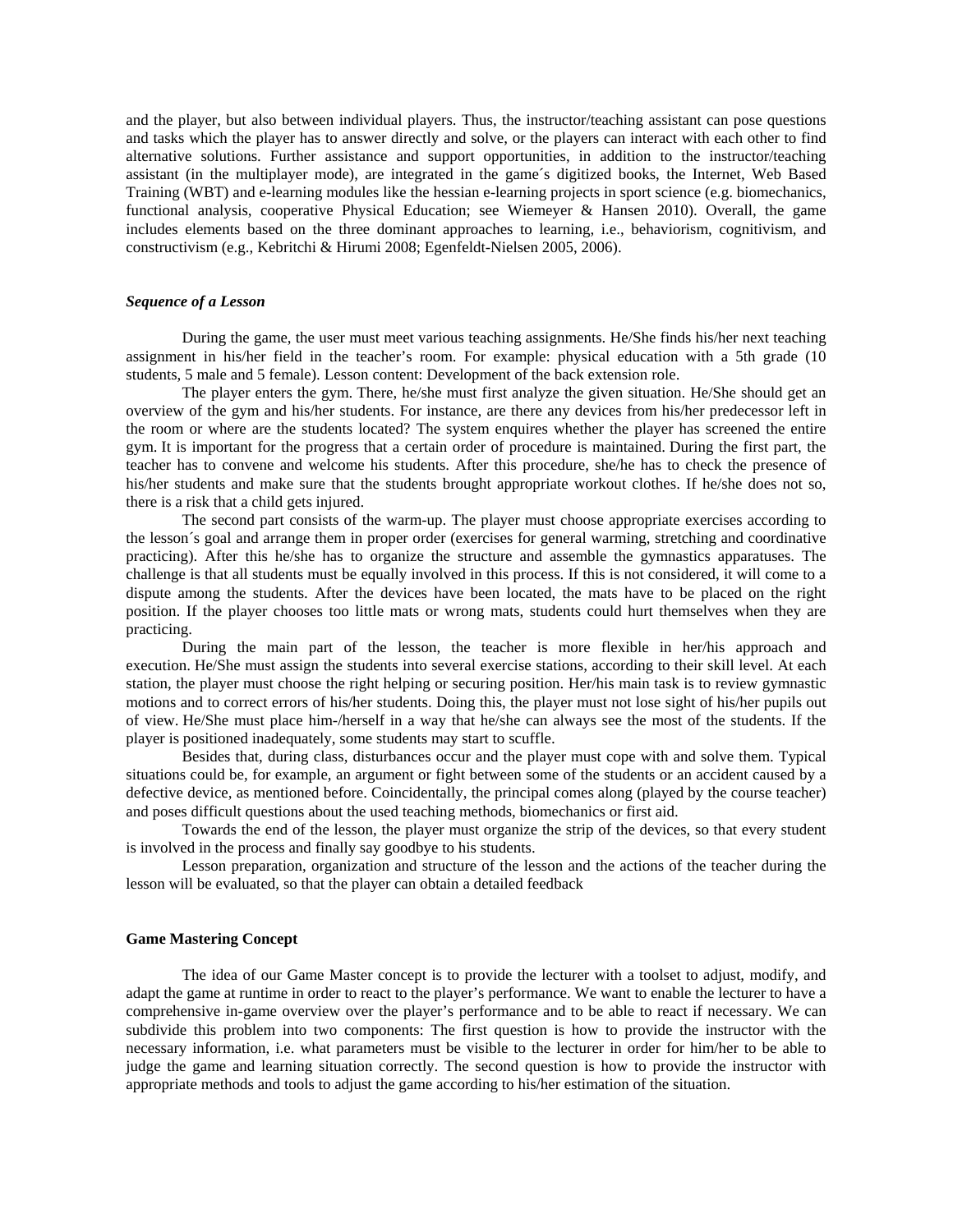#### *In-game Assessment*

The Game Master needs to know what the player is doing at every time. In other words, the Game Master has to be able to observe the player. For this purpose, we allow the Game Master to view the complete gym. The Game Master is not bound to an avatar, but instead he/she is bodiless and can oversee the whole scene. However, if desired, the Game Master can obtain the NPC avatar of the school director to actively take part in the game. Additionally, the Game Master needs a special interface providing information about the current state in the gym. That information is:

- The simulation/game time
- The overall mood and activity
- The state of each pupil
- All actions of the player

The simulation/game time is trivially displayed by a timer. The overall mood and activity bars are displayed in the same way as for the player. The state of a pupil includes information about the pupil's current activity, his/her current mood, and other static information, like character traits. All player actions are logged internally for an automatic evaluation of the player's performance. The Game Master is able to view the logged actions in-game. So, in addition to the visual feedback which the game master receives simply by watching the game, he/she also has a detailed list of player actions and a judgment made by the game about the correctness of the action.

#### *In-game Reaction*

In addition to the need for assessment, the Game Master also needs to be able to react to the player's actions. Therefore, we provide him/her with an integrated toolset enabling him/her to influence/adjust the game ad-hoc if necessary. The Game Master can trigger unexpected events, like a child having an accident, in order to increase the difficulty. On the other hand, he/she can prevent the game from triggering such actions automatically. Thereto, whenever the game would trigger such an event automatically according to the level of difficulty, it asks the Game Master for permission before actually triggering the event. When the virtual students are performing exercises, the Game Master is furthermore able to have them make exactly the errors he/she wants in order to focus on the errors he/she regards as important.

Just like in real class, the instructor will occasionally want to give tips or correct the learner if necessary. For this reason, the Game Master in "Virtual Sports Teacher" is not only a spectator who can trigger events, but he/she is also able to communicate directly with the player in form of an in-game chat. This chat field is separated from the chat with other students and highlighted in the GUI so that the player always notices when the instructor wants to communicate with him/her. Of course, the player himself can also ask for help at any time using this chat field.

In order to enable the Game Master to interact with the game in a more realistic and direct way, he/she can also take on an in-game role, the role of the school principal. If the Game Master chooses to do so, he/she plays the NPC of the school principal, illustrated by an own avatar in the game world. Being the principal, the Game Master has the same assessment and control options, but is illustrated as a real in-game person so he/she can actually "play" the role of the principal, giving special tasks to the player or inquiring knowledge in-game which improves the degree of realism.

## **Implementation**

The idea for this game was to provide students attending a PE teacher education program with a tool to virtually train the curriculum of a sports lesson. Therefore, we created a 3D virtual environment. We decided to use the Unity3d<sup>[\[9\]](#page-5-0)</sup> game engine to create the game because of the educational license model and the easy use. Moreover, we can import our own 3D-models in Unity3d and integrate own motion-capture animations for the

 $\overline{a}$ 

<span id="page-5-0"></span><sup>[9]</sup> www.unity3d.de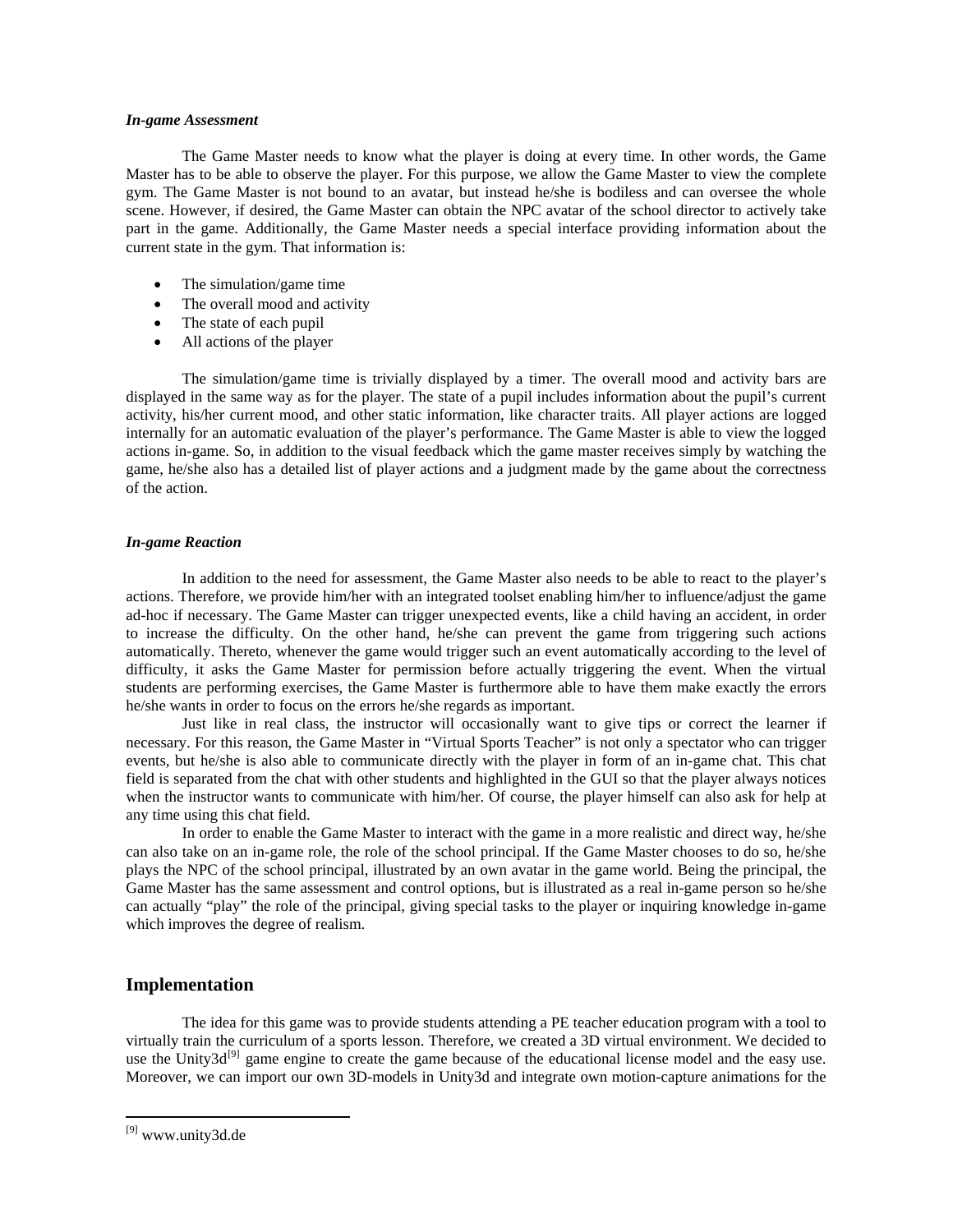sports exercises.

After starting the game, the player(s) can configure the game, i.e. decide about the sports scenario to play, the number of spectators, and the degree of difficulty. As soon as all players have joined, the actual game starts with the (virtual) teacher entering the 3D environment. The 3D environment is restricted to the teachers' room, the teacher's office, and the gym consisting of a main hall and an adjacent room containing the sports equipment.

The player's GUI contains an overview of the pupils, a bar displaying the total activity and the total mood. Furthermore, there are various buttons for interactions with the Game Master, for chatting and for game related actions. The player can talk to the pupils via a set of predefined statements or look at a self-made cheat sheet.

The gaming sequence is implemented as a Finite State Machine (FSM) as shown in Figure 2. There is a set of macro states with linear and fixed order (see Figure 2, left side) representing the fixed sequence of a typical sports lesson. In Figure 2 (right side), one of those macro states (*Welcome*) is shown in detail. It represents the first step of a sports lesson, entering: The teacher can choose between looking around in the gym, calling the pupils together, and saying 'hello'. This can be done in any possible order. It is even possible to skip some of these options. However, only one order is correct. In Figure 2 (right side), the FSM of the *Welcome* macro state is shown with all possible orders. Each circle contains the actions already performed and a number for the points received so far. The bold circles depict the correct path with the maximum number of 30 points if the player correctly first looks around, the calls the students together and finally says '*hello*'. For the sake of simplicity, we did not include the arrows from each circle towards the next macro state *Organisation*, which indicate that the player could decide to skip one or more action and proceed directly to the next step. Implementing the gaming sequence as an FSM, we are able to track the player's path through the game which is necessary in order to evaluate if certain tasks have been solved in the correct order (like the example above).



**Figure 2**: Diagram of the Finite State Machine of the *Welcome* state

Apart from learning the correct sequence of a sports lesson, the Virtual Sports Instructor player is also taught to choose and set up the correct sports devices and mats. The arrangement of devices and mats, however is different for each exercise. In order to have a flexible and extensible game with lots of different sport scenarios, we created an interface to the authoring tool StoryTec (Mehm et al. 2009), so that a subject matter expert is able to define own scenarios. Therefore, Virtual Sports Instructor is able to be parameterized by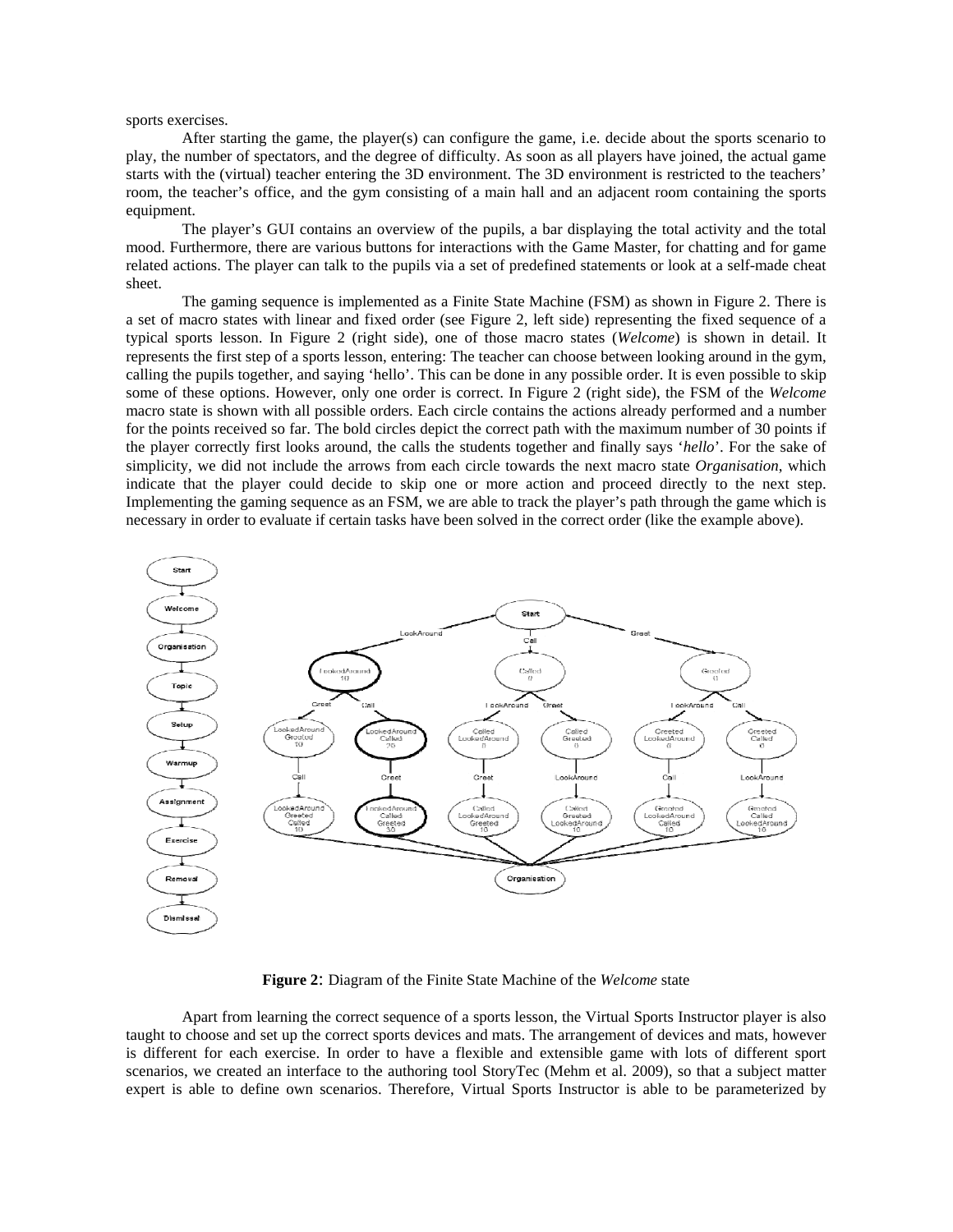loading an ICML<sup>[\[10\]](#page-7-0)</sup>-file containing the necessary parameters for the desired scenario. Those are: The necessary stations, the number and configurations of the sports devices for each station, the configuration of the virtual pupils, and scenario-specific meta data.



**Figure 3**: Screenshot of the motion capture videos in the virtual world

Additionally, the player must learn to recognize typical errors concerning the exercises themselves and errors in assisting. Therefore, we included Motion Capture Animations from real sport students so that realistic movements can be displayed and errors be recognized from these movements (see Figure 3).

Virtual Sports Instructor is a multiplayer game. In addition to the player, the instructor (Game Master) can join the game as well as other students, thus being able to observe and comment the player's performance. So, each student and the Game Master can use their own PC and connect to the game via LAN or Internet.

# **Future Work**

The next steps include the completion of the implementation of the game. As a next step, more content will be created like additional scenarios of sports exercises beyond the backward role to handstand and more motion capture videos. Furthermore, the level system will have to be finished. This means that the existing scenarios will have to be available in different graduations of difficulty. Finally, there will have to be an extensive evaluation of the game. We therefore plan to deploy the game in a real class of students attending a university PE teachers education program. The following parameters will be evaluated: effectiveness of learning, use/role of the game master, game experience, e.g., motivation / fun (e.g., Nacke, 2009), and replayability. For evaluation of the effectiveness of learning, we intend to prepare tests comparing traditional learning of the content to be taught in "Virtual Sports Instructor" and learning by use of the game. Also, the question has to be addressed, if the content to be taught is visible as such. The evaluation of the use/role of the Game Master will include comparisons of gaming sessions with and without a game master. The evaluation of game experience like motivation, fun, and replay-ability will be done by a qualitative player interview.

 A major challenge is to integrate the various aspects of sports science into the game and to convey not only isolated aspects and knowledge, as it is usually handled in lectures, but to combine them. Therefore, it is important to analyze which setting is appropriate for the efficient application of games in the education of PE teachers.

# **Conclusion**

 $\overline{a}$ 

<span id="page-7-0"></span><sup>[10]</sup> ICML ist the XML-based data-format which is generated by StoryTec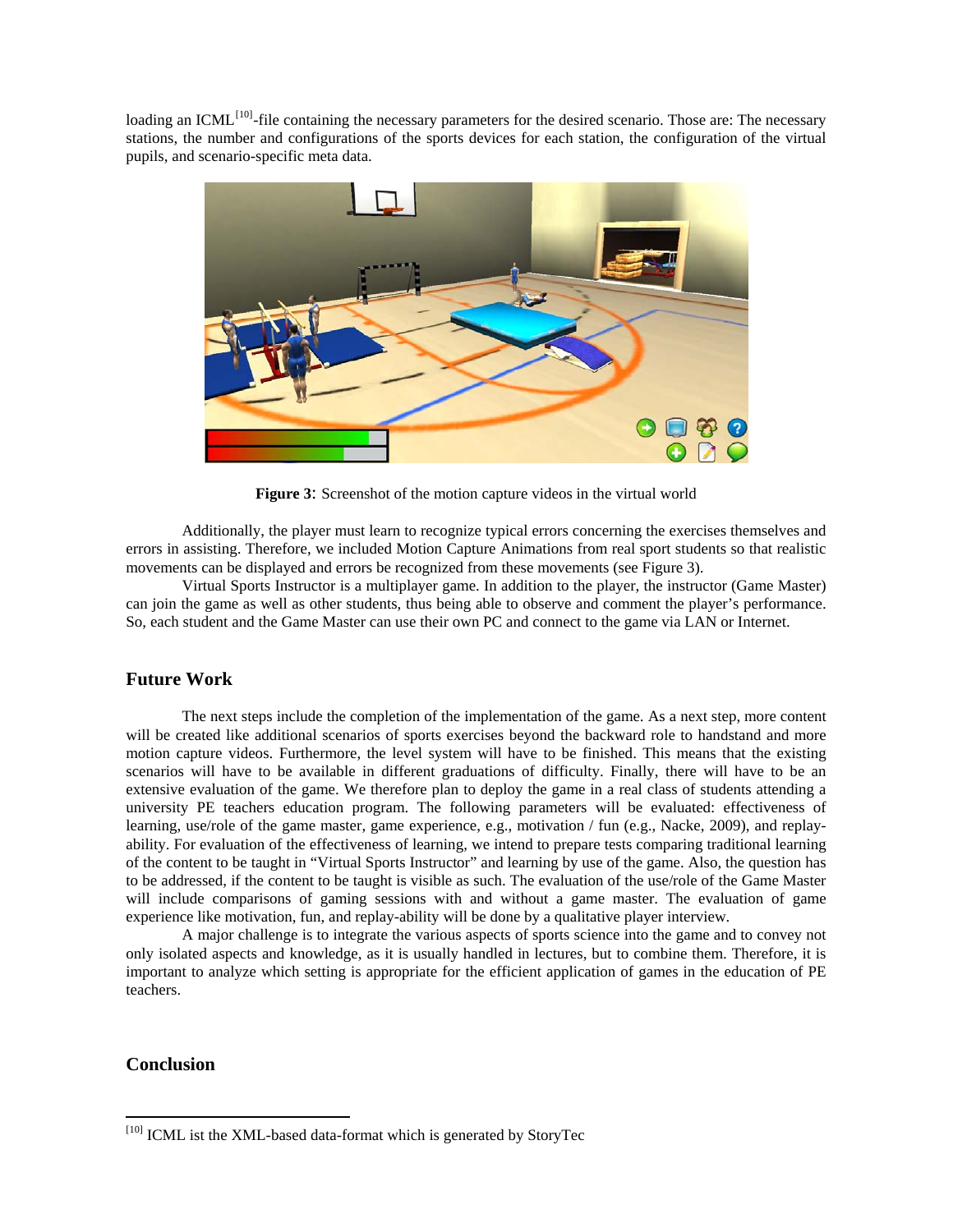In this paper we described a first approach for a new role of the instructor in a course for future physical education teachers. In "Virtual Sports Instructor", a player is able to virtually practice a physical education lesson. The player can practice the typical procedure of a physical education lesson, but can also learn about various physical education exercises, like e.g. the back extension role. In "Virtual Sports Instructor", we use 3D motion capture technology to include realistic movements of the various exercises, thus enabling the player to recognize and to correct movement errors or assistance errors. In "Virtual Sports Instructor", the lecturer can participate in the game in form of a virtual character or bodiless in the role of a Game Master. Thus, we enable the lecturer to observe and influence the game at runtime, providing the necessary information about player behavior and player performance and also providing tools for taking influence on the game at runtime. The game is being developed as a part of the HMWK-funded project "Serious Games für die Hochschule" and will be finished in November 2011. After the implementation is finished, we intend to evaluate the effectiveness of the Game Master concept by applying the game to a real class of students attending a PE teacher education program.

## **Acknowledgements**

The research and development introduced in this work is funded by the Hessian Ministry for Science and arts (HMWK) in the context of the Project "Development and Evaluation of Serious Games in Education at Hessian Institutions of Higher Education and Further Development of Authoring Technologies for Serious Games".

## **References**

Aylett, R., Louchart, S., Tychsen, A., Hitchens, M., Figueiredo, R. & Mata, C. D. (2007). Managing Emergent Character-based Narrative. *Proceedings of the 2nd International Conference on INtelligent TEchnologies for Interactive EnterTAINment,* ICST, Cancun, Mexico, 1-8

Baranowski, T., Buday, R., Thompson, D., Baranowski, J. (2008). Playing for Real - Video Games and Stories for Health-Related Behavior Change. *American Journal of Preventive Medicine*, 34 (1), 74-82

Bräutigam, M. (2009). *Sportdidaktik*. Aachen: Meyer & Meyer.

Bopp, M. (2010). Didaktische Methoden in Silent Hill 2. In B. Neitzel, M. Bopp & R. F. Nohr (Edt.), *"See? I' m real…"* (S. 74-95). Münster: LIT.

Cuban, L. (1986). *Teachers and Machines: The Classroom Use of Technology Since 1920,* New York: Teachers College Press.

Egenfeldt-Nielsen, S. (2005). *Beyond Edutainment. Exploring the Educational Potential of Computer Games.* Unpublished Dissertation, IT-University of Kopenhagen.

Egenfeldt-Nielsen, S. (2006). Overview of Research on the Educational Use of Video Games. *Digital Kompetanse, 1* (3), 184-213.

Encarnação, M. (2009). On the Future of Serious Games in Science and Industry. *Proceedings of C'Games 2009,* Louisville, USA, 9 - 16

Gee, J. P. (2003). What Video Games Have to Teach Us About Learning and Literacy. *Computers in Entertainment, ACM, 1 (1)*, 20

Hawlitschek, A. (2009). *Spielend lernen in der Schule? Ein Serious Game für den Geschichtsunterricht*. Zugriff unter http://www.spielbar.de/neu/wp-content/uploads/2009/06/hawlitschek\_spielend\_lernen.pdf

Hays, R.T. (2005). *The Effectiveness of Instructional Games: A Literature Review and Discussion. Naval Air*